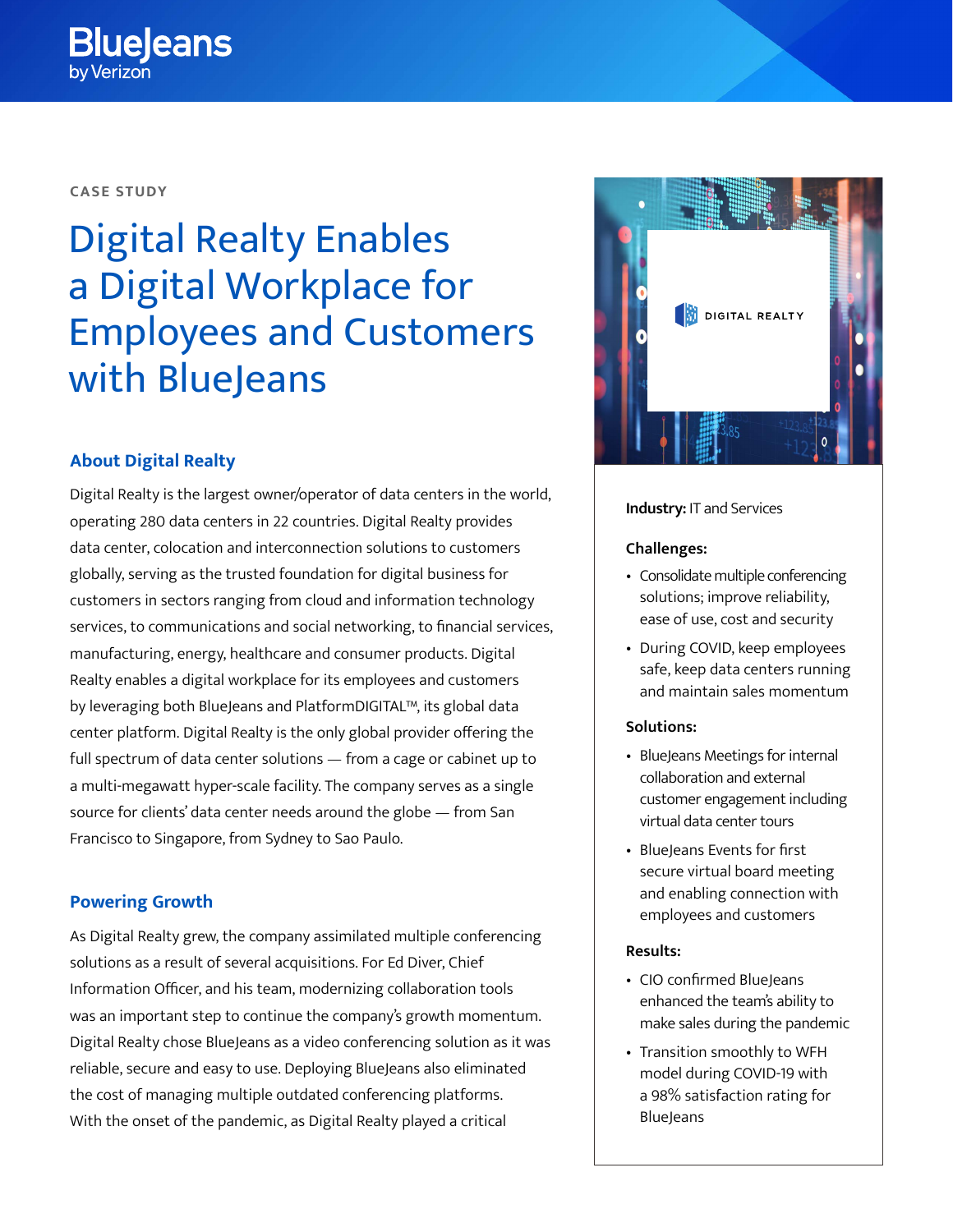"Our network and overall technology stack were ready to go remote. Having the BlueJeans platform really made it possible to continue our business seamlessly."

**– ED DIVER, CHIEF INFORMATION OFFICER, DIGITAL REALTY**

role ensuring resiliency of digital services, the company relied on BlueJeans as the platform that would help keep employees safe and connected to colleagues and partners across the globe, while ensuring continued customer service and support.

As Digital Realty turned to BlueJeans, BlueJeans also expanded its footprint on Digital Realty's PlatformDIGITAL to ensure it could provide a high quality and reliable collaboration experience to its customers at a time when effective remote collaboration is more vital than ever.

## **Seamless Transition to Remote Work**

Digital Realty has over 1,200 active users, with more than 13 million minutes conducted over BlueJeans since the beginning of the year. Originally, the main goal for the BlueJeans deployment was to reduce reliance of different platforms that would not work well together. BlueJeans' standards-based, interoperable platform helped calibrate the different offices, devices and systems together in one cohesive, easy-to-manage deployment. BlueJeans also drove down travel expenses and the cost of having multiple collaboration services. Additionally, BlueJeans enabled employees who are spread all over to world to

engage with each other in a more meaningful way over video due to the simplicity and quality of the service. With the onset of the pandemic, Digital Realty was well placed to transition seamlessly into a fully remote, work-fromhome model using their existing BlueJeans deployment. "Our network and overall technology stack were ready to go remote. Having the BlueJeans platform really made it possible to continue our business seamlessly," says Ed Diver.

Diver and his team wanted to ensure that essential employees who had to be physically present in their data centers were empowered to do their job flawlessly, while still being connected with the rest of the organization. On-site employees used BlueJeans Meetings on their laptops and mobile devices for day-to-day communication with the rest of the organization. Experts who were not able to physically go into the data center were able to troubleshoot by communicating with on-site employees, such as onsite data center engineer and guards, using BlueJeans on their mobile devices. This guaranteed continued service and minimized disruptions during a critical time, as Digital Realty provided the digital infrastructure on which people were relying more than ever before.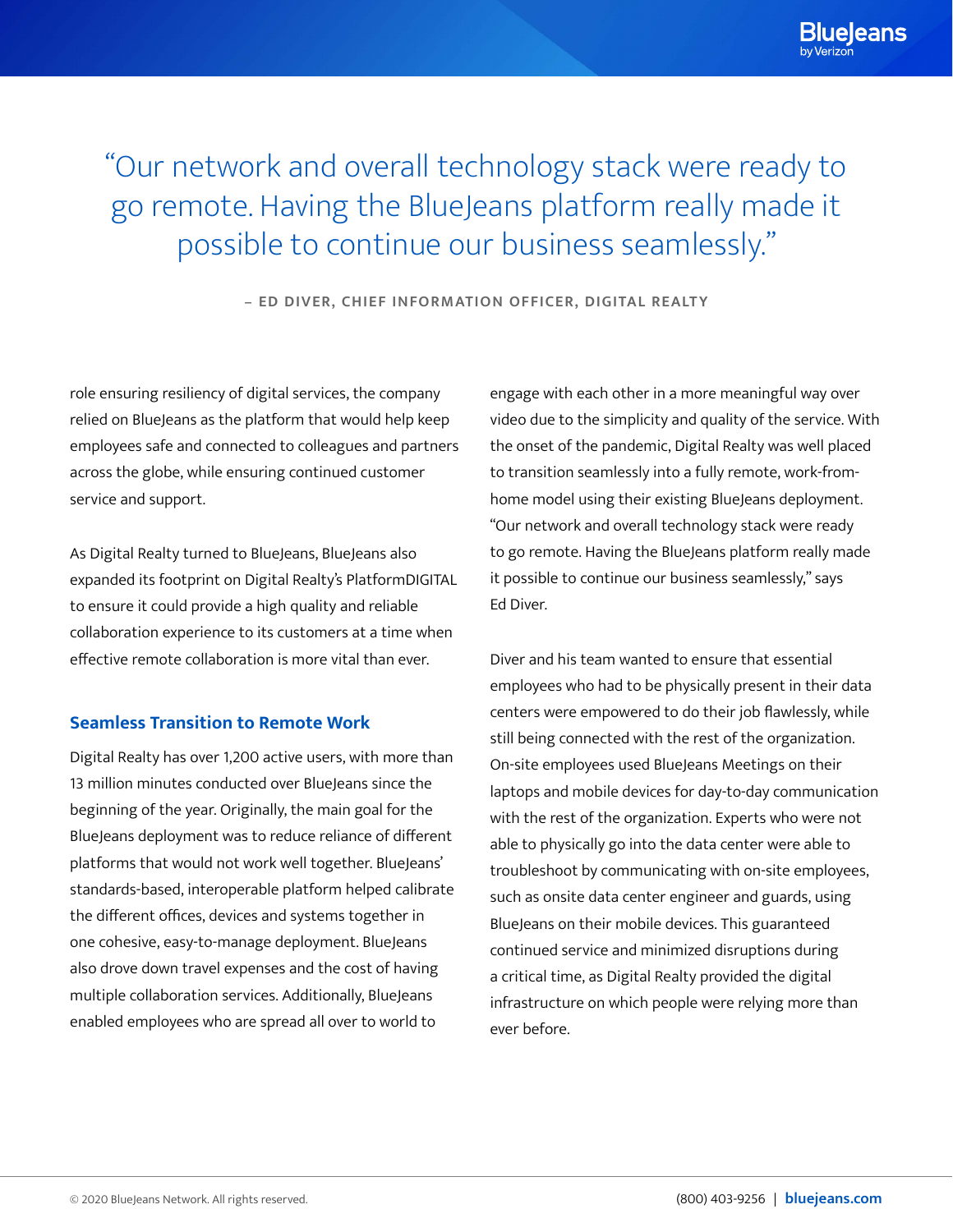"Customers can directly interact with someone who is present inside the data center. It is really useful to include this virtual walk-through so customers can truly see what we have to offer. This is infinitely more engaging than doing a slide presentation."

**– DERIN CUNNING, SENIOR DIRECTOR OF IT ENGINEERING AND OPERATIONS, DIGITAL REALTY**

## **Successful Selling with Video Tours**

The IT team at Digital Realty was able to complement the company's business growth despite travel restrictions and limited access to physical data centers during the pandemic. Using BlueJeans on mobile devices, Digital Realty provided virtual tours of the data centers to potential customers, which led to multiple new deals. "We have been able to impress our customers with how we adapted our operations during the pandemic," says Diver.

Derin Cunning, Senior Director of IT Engineering and Operations, echoes that his team has been able to position the ability to connect customers to data centers using BlueJeans as a competitive advantage. "Customers can directly interact with someone who is present inside the data center," says Cunning. "It is really useful to include this virtual walk-through so customers can truly see what we have to offer. This is infinitely more engaging than doing a slide presentation."

### **User Satisfaction at Scale**

Digital Realty was able to implement a large-scale, global BlueJeans rollout in a matter of weeks when they first deployed the platform. This rapid deployment was possible due to a coordinated effort between the IT team and BlueJeans' onboarding specialists, who provided useful guides, materials and in-person training in their global offices. Digital Realty had approximately 2,400 meetings per week before the pandemic struck. After work-fromhome became the norm, this jumped to approximately 4,300 meetings per week. Even with such a rapid uptick in usage, Cunning and his team received a 98% positive rating (gathered from over 19,000 ratings) and 4.7 Q-score average for BlueJeans.

One of the key explanations for the high user satisfaction score is BlueJeans' audio and video quality. Cunning, an audio engineer in his previous career, can attest to the difference of the audio quality due to the Dolby Audio codec in BlueJeans. Even during low-bandwidth scenarios, users are able to continue the conversation because of audio prioritization by the application.